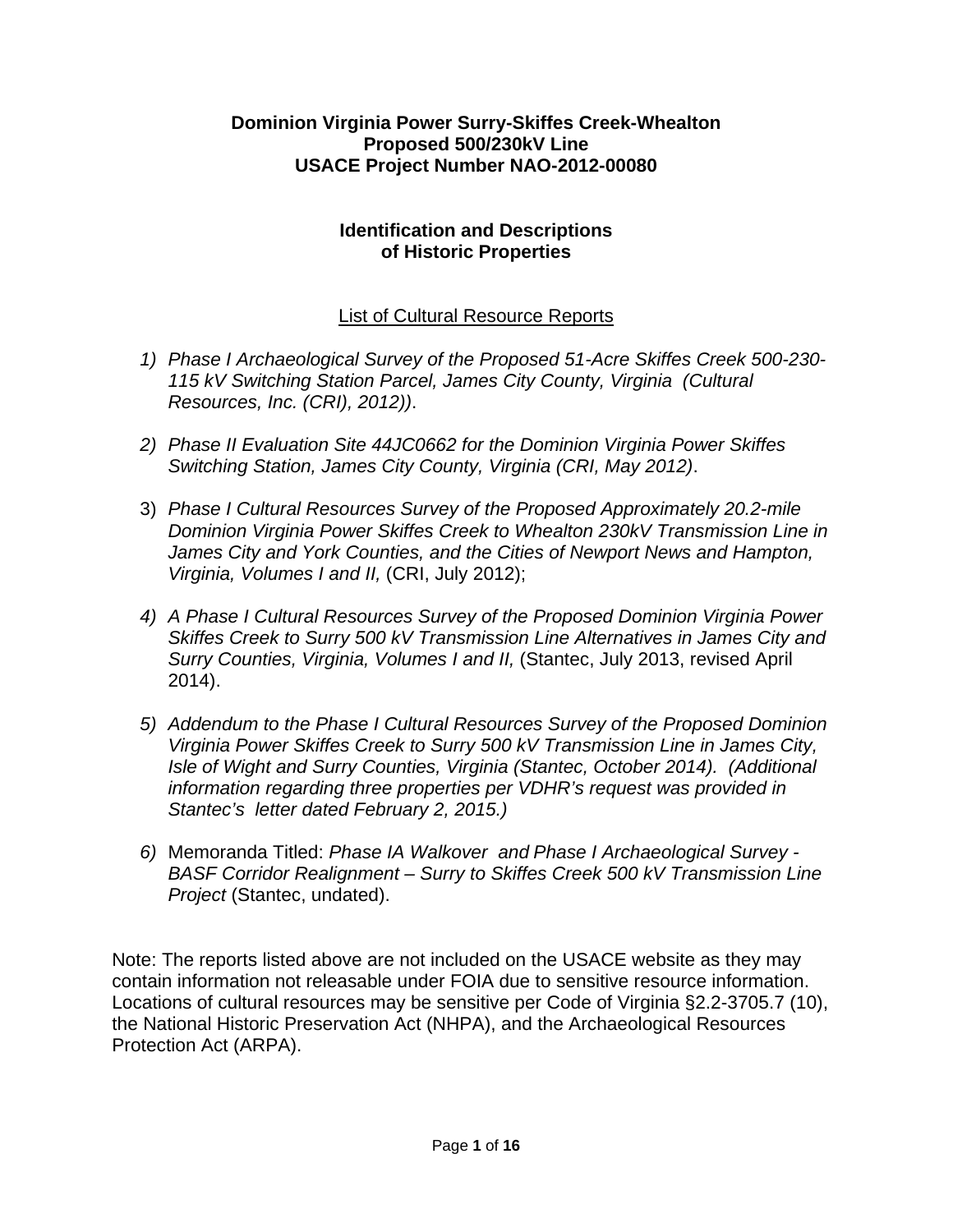# **Descriptions of Historic Properties within the Project APE and information on the characteristics that qualify them for the National Register**

## *VDHR # 046-0031 Bourne-Turner House at Smith's Beach*

The Bourne-Turner House dates to c. 1790 and is a two-story side passage frame dwelling with two large exterior end brick chimneys and a side gable roof. Secondary resources include a c. 1790 smoke house, c. 1930s barns, mid-twentieth century sheds, and a modern animal shelter (VDHR Site Files). *This resource is potentially eligible for listing in the National Register of Historic Places (NRHP) under Criterion C for Architecture. The resource is an example of late 18th architecture in Surry County.*

### *VDHR # 046-0037 Fort Huger*

Fort Huger is an archaeological site characterized by the presence of extant Civil War period earthworks along the cliff edge looking over the James River. The fort was listed on the NRHP in 2008 and on the VLR in 2007. The fort has been developed as a historical park with gravel paths and reconstructed gun emplacements. Although trees have been removed across the Fort site, new growth pines and other trees grow at the cliff edge and impede the view of the river from the Fort site and the interpretive trail. *This resource is listed on the NRHP under Criterion A and D for the site's importance and association with the Civil War in Virginia and Criterion D for its potential to provide important archaeological data relating both to the fort and the lives of Civil War soldiers residing there in 1861-1862*.

## *VDHR # 046-0044 Bay Cliff Manor on Burwell's Bay/James C. Sprigg, Jr. House*

The James C. Sprigg Jr. House dates to 1764 and is a one-and-a-half-story, frame, multi-bay dwelling which has been significantly altered. The exterior walls are partially constructed in Flemish bond brick, and partially sheathed in weatherboard siding. The house also features two interior and an exterior end brick chimney. The house, located down a long tree-lined gravel driveway, sits on a level 18.55 acre parcel (Isle of Wight Online Tax Assessment Records). *This resource is potentially eligible for listing in the NRHP under Criterion C for its Architecture.*

## *VDHR # 046-0094 Basses Choice (Days Point Archeological District, Route 673)*

The Basses Choice/Days Point Archaeological District is located at the confluence of the James and Pagan rivers and includes 28 archaeological sites dating from circa 4000 B.C. through the 19th century. The property consists of primarily flat, open fields which are farmed. A notable environmental feature is a sheer thirty foot cliff along the James River frontage. There are no historic buildings or above-ground remains associated with this resource and it is located on private property. The existing structures on the property are non-historic. *This resource is listed on the NRHP under Criterion D and includes archaeological sites 44IW0003 through 44IW0237. The resources collectively retain the potential to provide significant information regarding the prehistoric and historic occupation of the area.*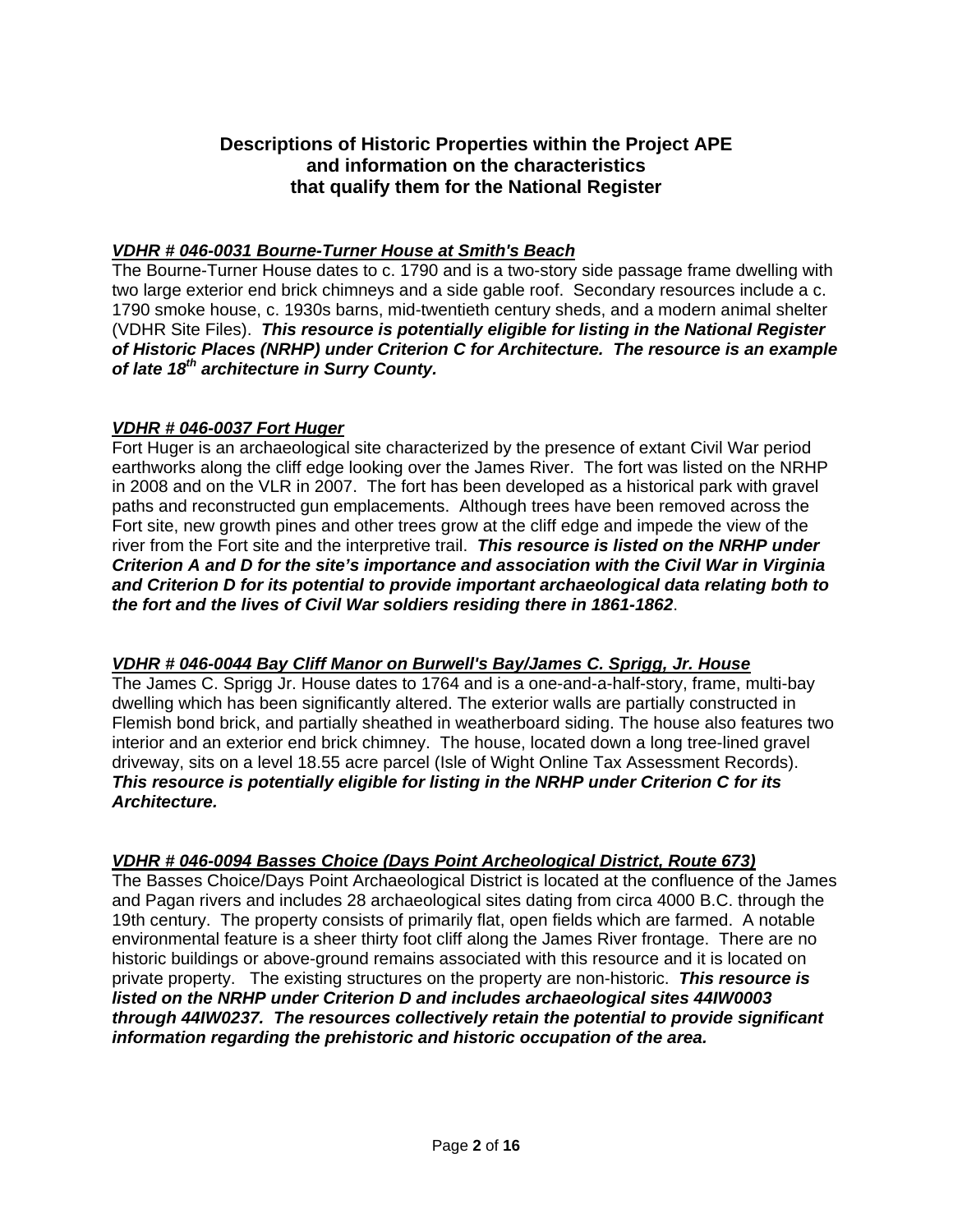### *VDHR # 046-0095 Fort Boykin Archaeological Site/Herbert T. Greer House and Gardens, Route 705*

Fort Boykin, located within the Study Area boundaries of Yorktown Battlefield is an archaeological site characterized by extant earthworks along the western bank of the James River. The Fort, like Fort Huger, has been developed as a historical park with reconstructed gun emplacements. Extensive gardens were developed throughout the Fort during the  $20<sup>th</sup>$ century. A  $20<sup>th</sup>$  century residence was also present within the bounds of the resource but has been recently destroyed by fire. *This resource is listed in the NRHP under Criteria A and D for the site's importance and association with the Civil War in Virginia and Criterion D for its potential to provide important archaeological data relating both to the fort and the lives of Civil War soldiers in 1861-1862*.

# *VDHR # 046-5045 Barlow-Nelson House, 5374 Old Stage Highway*

The Barlow-Nelson House dates to 1913 and is a two-and-a-half-story frame dwelling with a front-facing gable roof with gable end returns and a two-story, side gable rear addition. A hipped roof is located on the wrap-around porch and supported by Tuscan columns. Windows have been altered from the original and are now one-over-one vinyl sashes. A barn is located southwest of the house (VDHR Site Files).

The house, located down a long gravel driveway, sits on an open level one-acre parcel (Isle of Wight Online Tax Assessment Records). *This resource is potentially eligible for listing in the National Register of Historic Places (NRHP) under Criterion C for its Architecture as an example of an early 20th century dwelling in Isle of Wight County.*

## *VDHR # 046-5138 Bay View School, 6114 Old Stage Hwy*

The Bay View School dates to 1914 and was operation until 1927. Constructed in a crossshaped plan, the school features weatherboard siding and a pressed metal roof. Additional architectural elements include interior end brick chimneys, gable end returns, two-over-two wood double-hung sash windows, and a one-story entry porch supported by paired wood columns (VDHR Site Files). The school sits on a relatively level one-acre parcel (Isle of Wight Online Tax Assessment Records) on the west side of Old Stage Highway north of Burwells Bay Road near the village of Burwells Bay. *This resource is potentially eligible for listing in the National Register of Historic Places (NRHP) under Criterion C for Architecture. It is also potentially eligible for listing under Criterion A for its association with education in the early 20th century.*

### *VDHR # 046-5415 USS Sturgis (MH-1A Sturgis, Nuclear Barge, James River Reserve Fleet)*

The SS Charles H. Cugle/STURGIS is anchored in the James River as part of the James River Reserve Fleet (Ghost Fleet) (Figure 55). The SS Charles H. Cugle was one of over 2,700 Liberty Ships built during World War II to serve as cargo and troop transport ships. The Liberty Ships were built according to a standardized plan and were manned by merchant seamen (VCRIS 2014). During the period following the War, efforts were made to develop a mobile nuclear power plant in an effort to better serve military needs at home and abroad. The Cugle, renamed Sturgis was selected as the carrier of one such facility. *STURGIS is eligible for listing on the NRHP under Criterion A as the first floating nuclear power plant in the world. STURGIS, because it is less than 50 year of age must also meet Criteria Consideration G. It has been recommended that this resource does meet Criteria Consideration G as the first floating nuclear power plant.*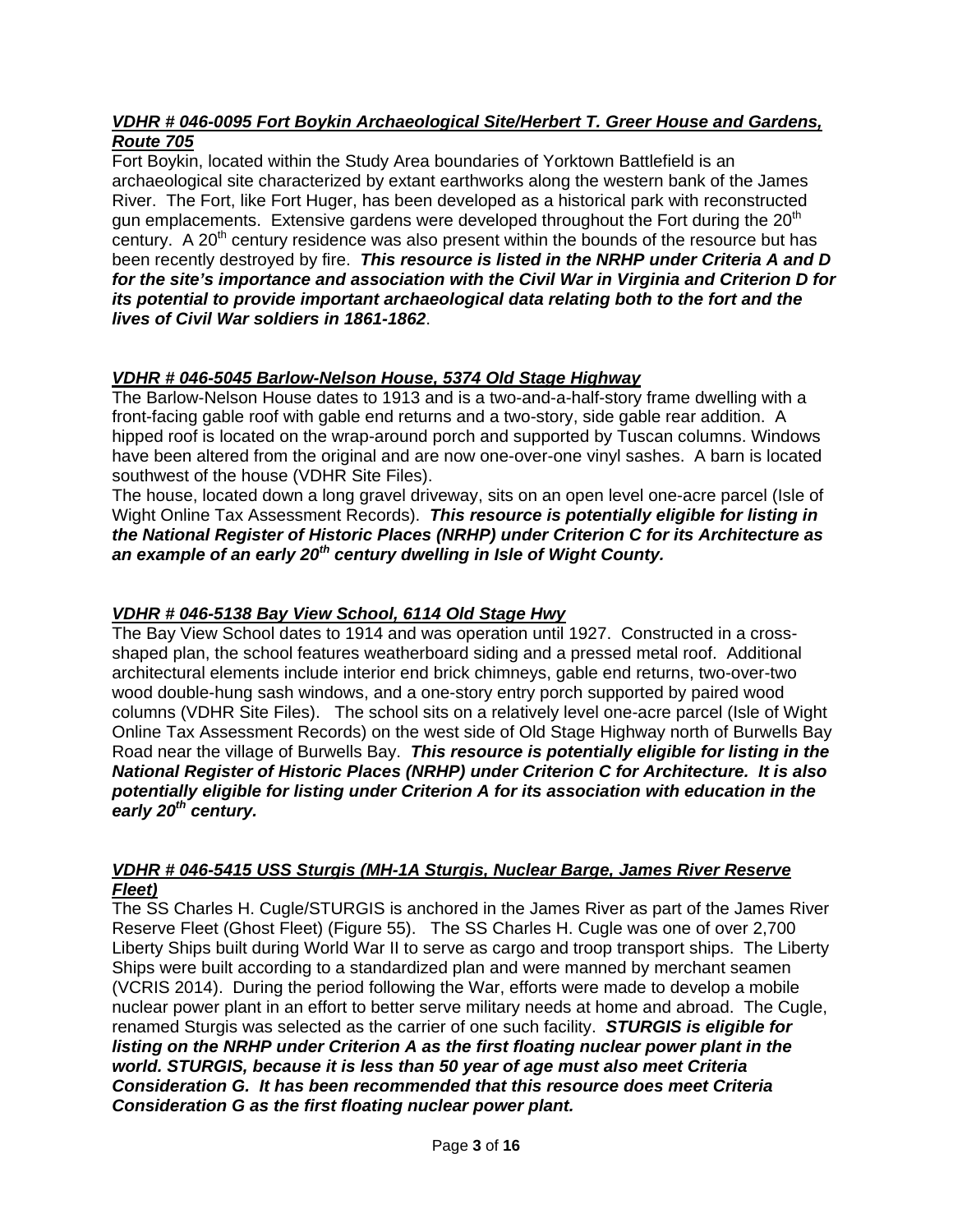## *VDHR # 047-0001 Carter's Grove*

Carter's Grove is a well preserved example of a two-story, seven-bay, mid-eighteenth century Georgian dwelling. Flanking the main block are one-story brick dependencies thought to have been constructed prior to the main dwelling, although at an unknown date. The main block features a hipped roof, two large interior chimneys and hipped-roof dormers. Other features include rubbed brick quoins, a modillioned cornice, nine-over-nine wood double-hung sash windows, hipped-roof dormers and a rubbed brick belt course. *Carter's Grove was listed on the NRHP in 1969 and as a NHL in 1970. It is also listed on the Virginia Landmarks Register. The site is listed under Criterion C for Architecture as one of the supreme examples of colonial craftsmanship.* 

# *VDHR # 047-0002 Colonial National Historic Park; Colonial Parkway Historic District*

The Colonial National Parkway was constructed between 1930 and 1958 as a scenic roadway connecting Jamestown, Williamsburg, and Yorktown. The historic district encompasses all of the Parkway corridor within the right-of-way. The Colonial Parkway is approximately 22 miles in length commencing at the Yorktown Visitor Parking Lot and ending at the Jamestown Parking Lot. The Parkway boundary is on average approximately 300 feet on either side from the center of the road. The district incorporates all contributing shorelines, hydraulic fill, overlooks, parking areas, and picnic areas. *The Colonial Parkway Historic District was listed on the NRHP in 1966. It is eligible under Criterion A in the areas of Conservation and Recreation and also Under Criterion C for architectural significance.* 

### *VDHR # 047-0009 Jamestown National Historic Site / Jamestown Island / Jamestown Island Historic District*

Historic Jamestowne is the cultural heritage site that was the location of the 1607 James Fort and the later 17th century city of Jamestown. The site was designated Jamestown National Historic Site on December 18, 1940, and listed on the National Register of Historic Places on October 15, 1966 and the Virginia Landmarks Register in 1983. The island contains both above ground elements as well as archaeological sites related to the first permanent settlement in the New World. The Island is maintained by the National Park Service and is open to the public. *This resource is listed on the NRHP for its significance as the first permanent English settlement in the New World but also for its potential to yield significant information about the past related to both English and Native American settlement in the James River region. Jamestown retains significant elements related to all four NRHP criteria which qualify the resource for listing on the NRHP.*

# *VDHR # 047-0010 Kingsmill Plantation*

The Kingsmill area was first patented in approximately 1619, 12 years after the landing at Jamestown. In the vicinity of Kingsmill were several large plantations likely named after the longest staying tenants (Kelso 1984). These included Farley's plantation, Utopia, the land of John Utie, Hartrop's for possibly Edward Hartrop and Tuttey's Neck likely named for Thomas Tuttey, and Kingsmill, most likely named for its original tenant Richard Kingsmill. By 1640, Kingsmill had become divided into two large plantations and nearly all the aforementioned lands had been acquired by Humphrey Higginson and combined except for Littletown and Utopia, purchased and combined by Colonel Thomas Pettus (Kelso 1984). Eventually, Thomas Pettus would acquire all the land encompassing the current Kingsmill resort by the end of the seventeenth century.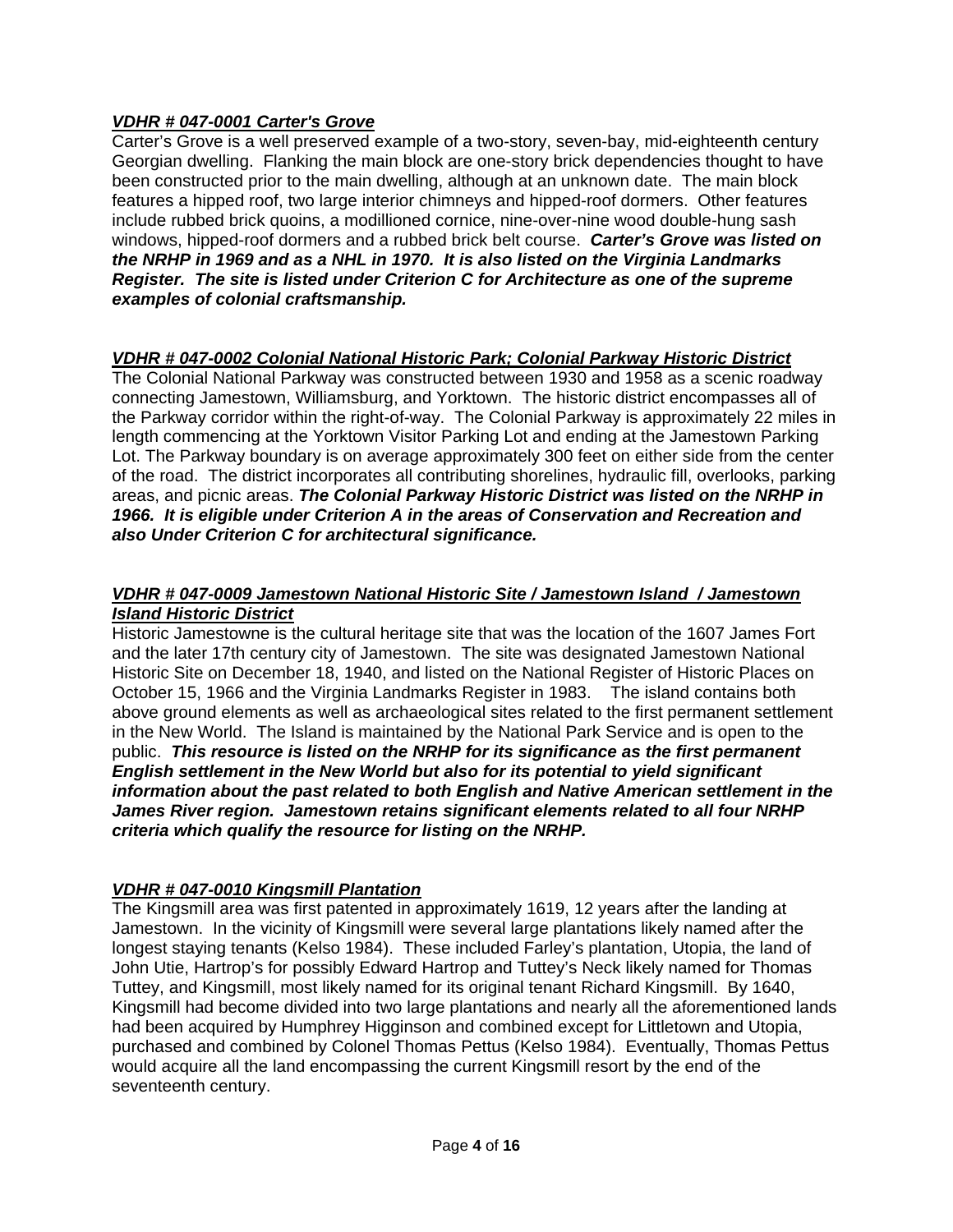The site currently encompasses both archaeological elements associated with the Colonial period occupation of the site as well as the remains of two brick dependencies and the filled remains of the main house cellar and several other outbuilding foundations. A historic marker is located off Frances Thacker Drive adjacent to the extant dependencies. The architectural remains are surrounded by modern development associated with the Kingsmill Resort. *Kingsmill Plantation (VDHR #047-0010) was listed on the NRHP and the VLR in 1972 for its significance to the Colonial Period occupation of Virginia and along the James River and for its archaeological potential to contribute significant information about the past.*

# *VDHR # 047-0043 Amblers (Amblers-on-the-James)*

This resource is located within the bounds of the Governor's Land Archaeological District but has been recommended eligible for listing on the NRHP as an individual resource. The resource spans a period of significance from 1852-1954 and is largely associated with the tenure of John Coke (VCRIS File). *The house and grounds are eligible for listing under Criterion C for Architecture with a period of significance from 1852-1954 and Criterion D for the presence of intact and significant archaeological resources that have the potential to provide significant information regarding the occupation of the resource. This resource was listed on the NRHP on February 17, 2015.*

# *VDHR # 047-0082 Governor's Land Archaeological District*

The Governor's Land Archaeological District was listed on the NRHP and VLR in 1973 under Criterion D. The district is a collection of archaeological sites dating to the 17th and 18th centuries most notably of which include the Virginia Company Settlement (44JC0298) and Paspahegh (44JC0308). *This resource is listed on the NRHP under Criterion D for archaeological significance and its association with the Colonial period occupation of Virginia.* 

# *VDHR # 047-5307 Artillery Landing Site at Trebell's Landing*

Trebell's Landing, currently an open grassy area along the northern shore of the James River, was part of a 107-acre parcel owned by William Trebell in 1768 (Goodwin 1970:3 and 5-6). The site is located on a portion of the 648.8-acre parcel currently owned by the BASF Corporation (James City County Online Tax Assessment Records). The landing is no longer obviously visible. A 1782 map depicts Trebell's Landing also depicted several buildings of different sizes located slightly inland from the landing. The largest building may indicate the location of Trebell's dwelling; however, no buildings associated with Trebell's occupation are visible above ground on the parcel (VDHR Site Files). Trebell's Landing was an integral part of the preparations and strategic operations for the siege at Yorktown in 1781. *This resource is potentially eligible for listing on the NRHP under Criterion D for its potential to yield significant information about the 18th century occupation of the area and the Revolutionary War period.*

# *VDHR # 047-5333 Martin's Hundred Graveyard (Cemetery)*

VDHR #047-5333 (also Site 44JC0048) is a historic graveyard that was identified by a surface stone and a Phase II evaluation conducted by Mouer in 1992. The stone, and presumably the cemetery, dates to circa 1694 as noted on the site form. Several additional graves were identified in addition to the single stone during the 1992 investigation. *This cemetery was recommended eligible for listing on the NRHP in 1992 under Criterion D for its*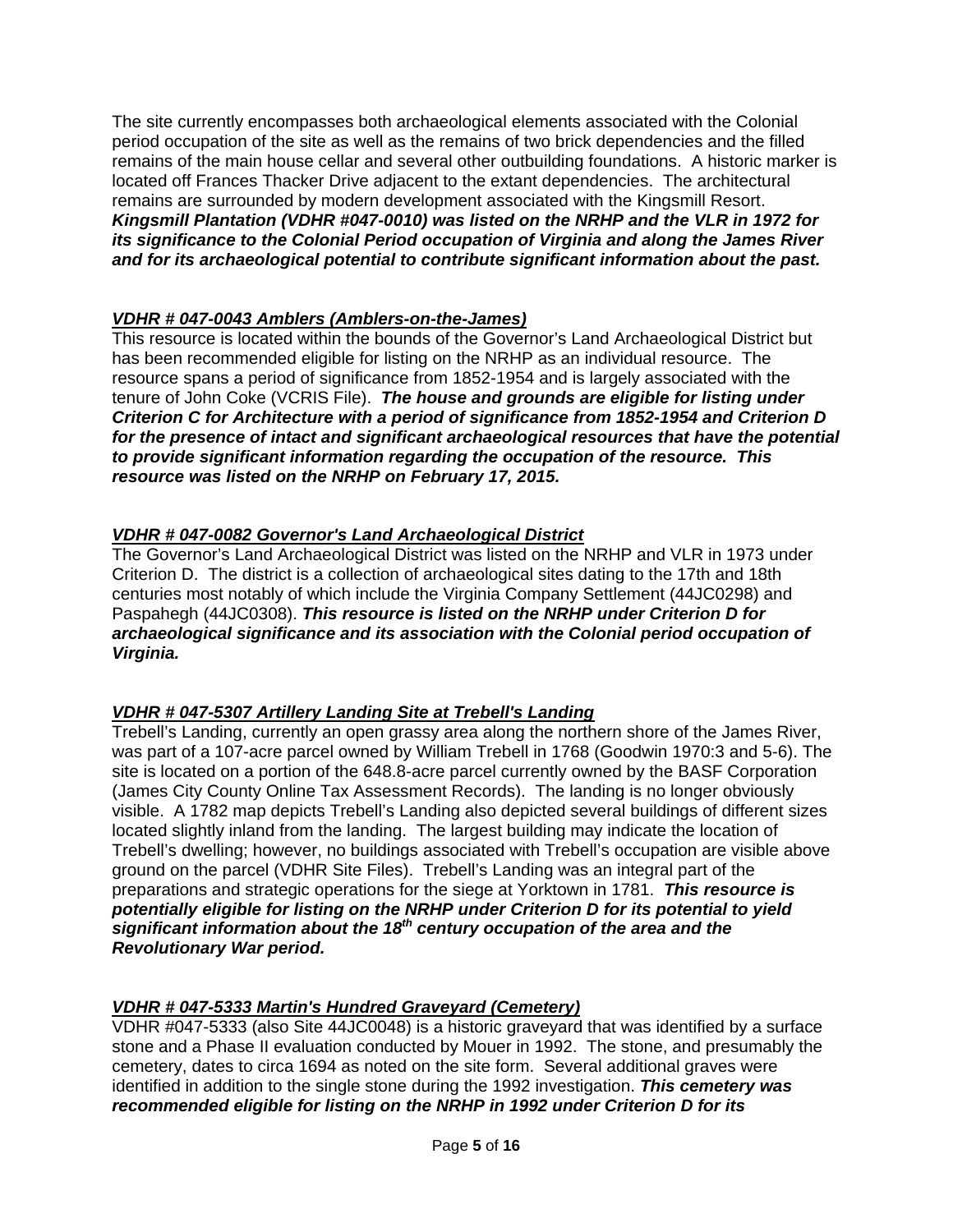*archaeological significance and potential to yield significant historic information (VDHR Site Files). The cemetery has also been recommended eligible for listing on the NRHP under Criterion A for its association with the Colonial period settlement of the area.*

## *VDHR # 047-5432 4H Camp, 4H Club Road*

The 4H Camp dates to ca. 1950 and is located on a cliff edge overlooking the James River. The hall is a one-story, masonry, four-bay building supported by a concrete block foundation. The exterior walls are constructed of concrete block, and the side gable roof with clipped gables is covered with asphalt shingles. Visible fenestration includes single and paired twelve-over-twelve vinyl double-hung sash windows. Paved drives cut through the wooded property to access the level, central, open grassy area around which the buildings are oriented. A large, arched sign marks the main entrance to the property. Secondary resources include a picnic shelter located south of the hall, a cabin located to the west, three cabins to the northeast, a basketball court, pool with pool shed, vehicle shed, lodge, and two cabins (to the east, two lodges, a picnic shelter, archery range, amphitheater, two sheds, a boat shelter, a lodge, a bell, a flagpole, and monument to the southeast (VDHR Site Files). *This resource is potentially eligible for listing in the NRHP under Criterion C for Architecture as an example of a mid-20th century recreational facility. It is also potentially eligible for listing under Criterion A for its association with Recreation in James City County.*

# *VDHR # 090-0020 Pleasant Point (Crouches Creek Plantation)*

The house is a frame one-and-a-half-story, three-bay dwelling with exterior end brick chimneys. The house features aluminum siding on the front façade with brick gable ends laid in a Flemish bond pattern. Located on the front roof slope are three gable-roofed dormers. The house was altered to its current appearance in the 1950s but does retain some of the original elements of its eighteenth century design. According to the VCRIS form, Pleasant Point is reminiscent of a time of high prosperity in Surry County during the late eighteenth century. Secondary resources located on the property include a dairy, meat house, and wash house (VHDR Site Files). *Pleasant Point/Crouches Creek dates to c. 1765 and was listed on the NRHP in 1976 and the VLR in 1974 under Criterion C, Architecture. It is noted as an excellent example of eighteenth century design and charm.*

## *VDHR # 090-0024 New Chippokes (Jones-Stewart Mansion)*

This resource is associated with the Chippokes Plantation Historic District. According to the site files, it has been referred to as "The Mansion," and was at one time the main residence of Chippokes Plantation (090-0070). It is a two story brick dwelling with a plastered facade built by Albert Jones. The resource is noted as dating to the pre-Civil War on the site form but also as dating to circa 1860. *This resource is listed in the NRHP as part of the Chippokes Plantation Historic District under Criterion C for its architectural merit.*

## *VDHR # 090-0070/090-0003 Chippokes Plantation Historic District (Chippokes State Park)*

Chippokes Plantation is a 1,403-acre parcel located on the James River in Surry County, south of and across the river from Jamestown. The historic resource, VDHR #090-0070, is located entirely within the boundaries of Chippokes State Park. The Plantation comprises nearly all of the park save for approximately 150 acres. There are 37 buildings and/or structures associated with the district and located with the park. Of note are two largely unaltered plantation houses dating to circa 1830 and 1860. There are also several  $19<sup>th</sup>$  century outbuildings and slave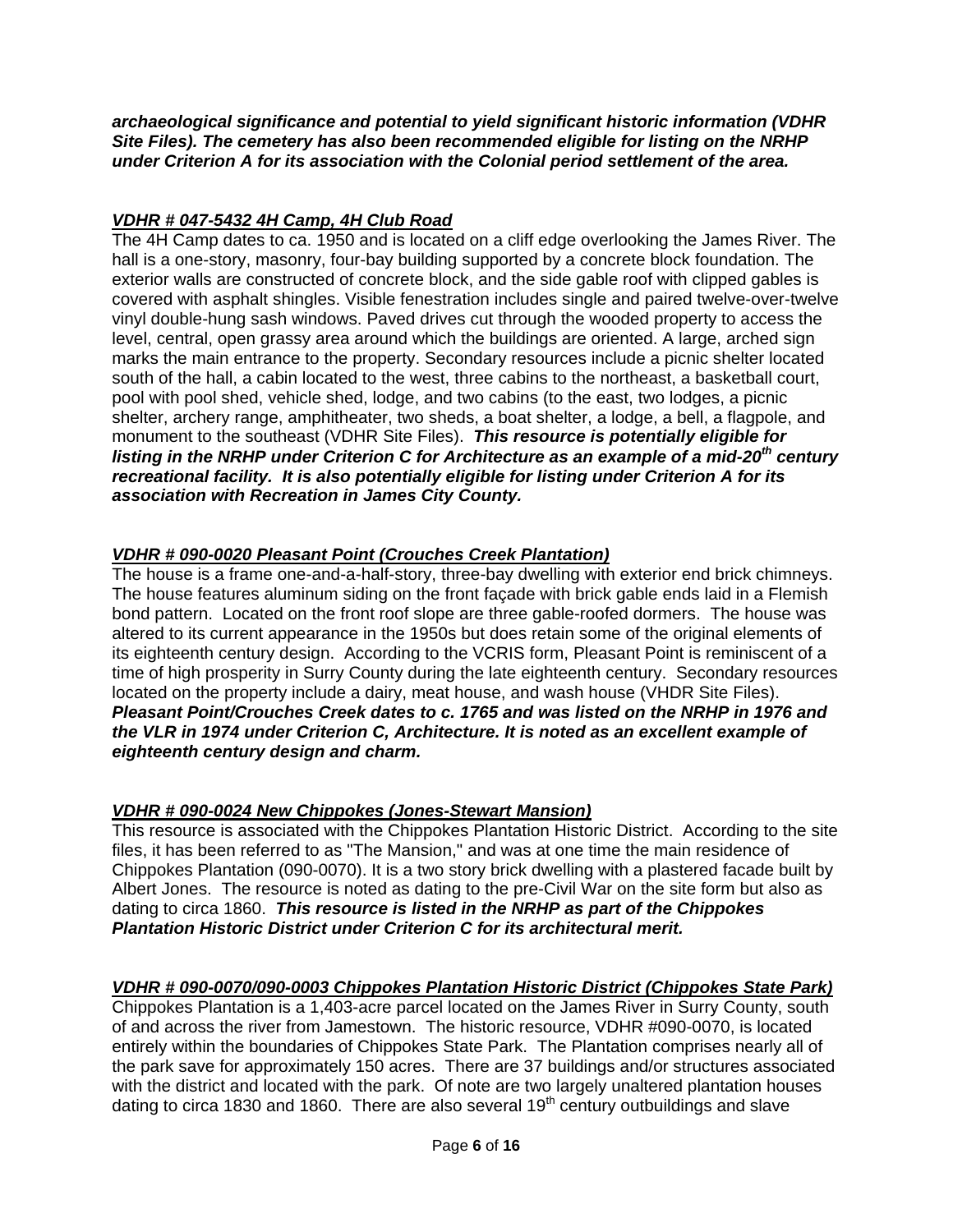quarters as well as more modern early twentieth century farm buildings. All buildings or structures over 50 years of age at the time of the district's nomination were included as contributing to the historic significance of the site (VCRIS Form). *In addition to the architectural features of the property, there are 34 identified archaeological sites dating to prehistoric time periods through the nineteenth century. Chippokes was listed on the NRHP and the VLR in 1969 under Criterion C for architectural merit and D for the potential to yield significant information about the history of the area.*

# *VDHR # 090-0121 Hog Island Wildlife Management Area*

Hog Island, a secondary settlement to Jamestown across the James River, was so named in 1608 when colonists found it an easy place to keep their hogs. The island served a duel function as it was also selected to support a fort. Documents suggest that the island was inhabited by European settlers since at least the early to mid-seventeenth century; however, no above-ground remains are visible from this period. The oldest building extant on Hog Island is the late nineteenth century smokehouse, which is in a state of disrepair and is collapsing. The island historically; however, is an important site of early settlement in Virginia. *For purposes of Section 106 review, this resource is potentially eligible for listing in the NRHP under Criterion A for its association with the early settlement of Virginia and Criterion D for its potential to yield important information about early European settlement in the area.*

# *VDHR # 090-5046 Scotland Wharf Historic District*

The Scotland Wharf District (VDHR #090-5046) is located off Route 31 in Surry County and overlooks the James River and Jamestown-Scotland Ferry wharf. Most roads within the district are unpaved private streets and lanes. The district was recommended eligible for listing on the NRHP in 2006 under Criteria A and C. The district resources date from 1890 with a period of significance from 1890 to approximately 1920. The community was platted by Captain Albert Jester, a Scotland Ferry Captain and was focused on the ferry and wharf and developed largely in part due to the Surry Lumber Company's shipping operations. The Surry Lumber Company utilized the wharf, located southeast of the present ferry dock, to ship its goods. Lumber was transported to the wharf via the Surry, Sussex, and Southampton Railroad which operated from 1886 to circa 1930. The community, along with the neighboring Scotland Heights community grew rapidly in the mid-20th century (VCRIS Form). *This resource is potentially eligible for listing on the NRHP under Criterion A for its association with the early industry in Surry County and the Surry Lumber Company operations and Criterion C for its architectural merit.*

## *VDHR # 090-5046-0001 House, 16177 Rolfe Hwy (Rt 31)*

This house is a part of the Scotland Wharf District (VDHR #090-5046) which developed in the late-nineteenth and early-twentieth centuries as a result of the Surry Lumber Company's shipping operations. The house dates c. 1920 and is a one-and-a-half-story, frame, three-bay dwelling. The exterior walls are sheathed in weatherboard siding. The front gable roof is covered with an indistinguishable material, and features overhanging eaves with knee brackets. *This resource is not individually eligible for listing in the NRHP but is a contributing element to the Scotland Wharf Historic District.*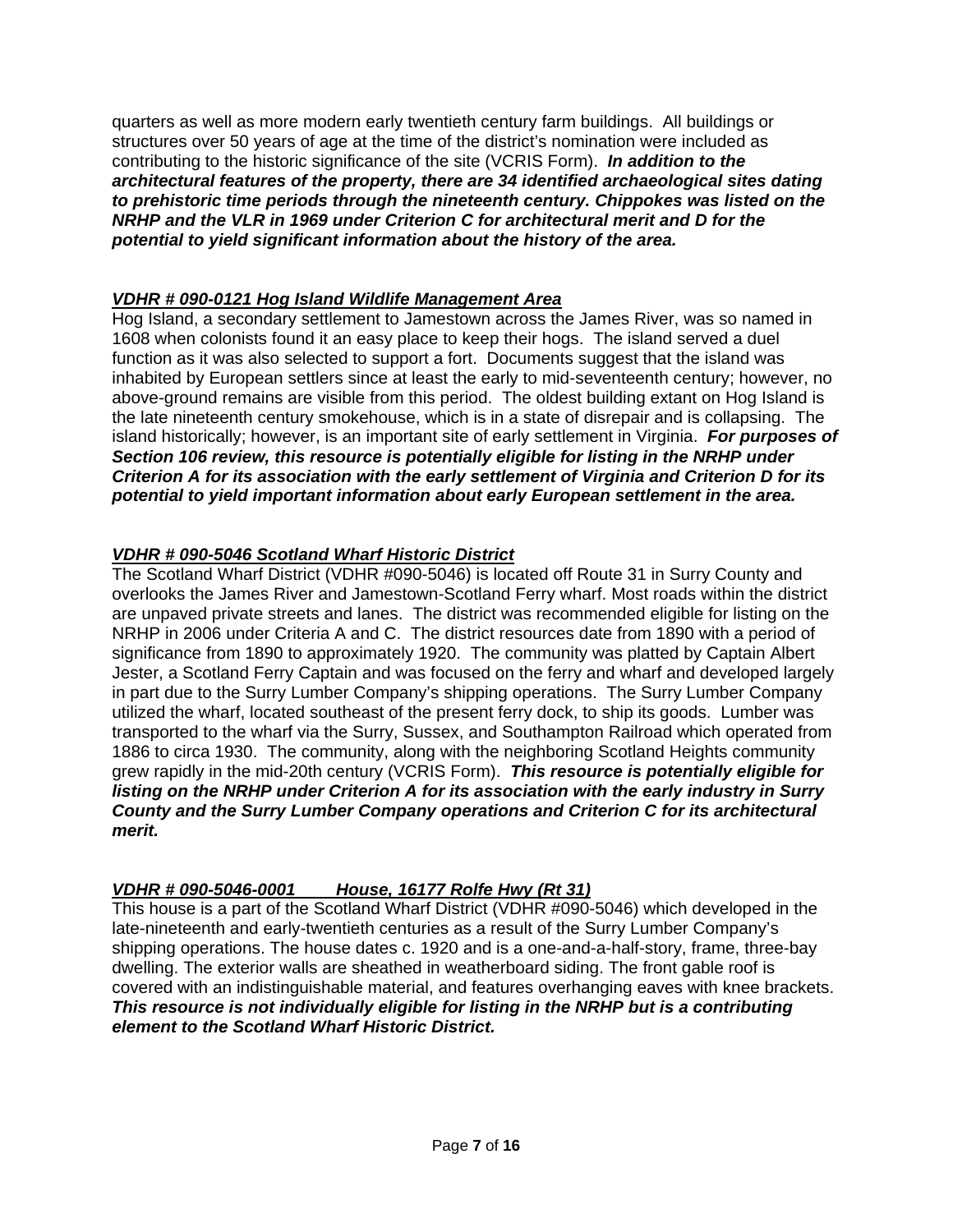# *VDHR # 090-5046-0002 House, 16223 Rolfe Hwy (Rt 31)*

This house is a part of the Scotland Wharf District (VDHR #090-5046) which developed in the late-nineteenth and early-twentieth centuries as a result of the Surry Lumber Company's shipping operations. The house dates c. 1920 and is a one-and-a-half-story, frame, three-bay dwelling supported by a concrete block foundation. The exterior walls are sheathed in weatherboard and vinyl siding, and the side gable roof is covered with asphalt shingles. Vinylsided, front-gabled dormers are set in both roof slopes. Visible fenestration includes six-over-six wood double-hung sash windows, and a four-over-four vinyl double-hung sash window. The house also features a full-width, engaged one-story screened-in front porch. A shed, located northwest of the house, is the only visible secondary resource on the property (VDHR Site Files). *This resource is not individually eligible for listing in the NRHP but is a contributing element to the Scotland Wharf Historic District.*

## *VDHR # 090-5046-0003 House, 16239 Rolfe Hwy (Rt 31)*

This house is a part of the Scotland Wharf District (VDHR #090-5046) which developed in the late nineteenth and early twentieth centuries as a result of the Surry Lumber Company's shipping operations. The house dates c. 1920 and is a one-and-a-half-story, frame, three-bay dwelling supported by a brick foundation. The exterior walls are sheathed in asbestos shingle siding, and the front gable roof is covered with asphalt shingles. Two front gabled dormers are set in the eastern roof slope, and a front gable projection is visible in the western slope. Visible fenestration includes one-over-one vinyl double-hung sash windows, and two-over-two and fourover-four wood double-hung sash windows. The house also features a one-story, full-width front porch enclosed with vertical board on the lower half of the walls and metal screening on the upper half, and a one-story, shed-roofed side porch enclosed with board-and-batten siding. A garage, located north of the house, is the only visible secondary resource on the property (VDHR Site Files). *This resource is not individually eligible for listing in the NRHP but is a contributing element to the Scotland Wharf Historic District.*

## *VDHR # 090-5046-0004 House, 16271 Rolfe Hwy (Rt 31)*

The house designated as VDHR #090-5046-0004 dated c. 1900 and was a one-and-a-halfstory, frame, multi-bay dwelling supported by a brick foundation. The exterior walls were sheathed in vinyl siding, and the side gable roof was covered with asphalt shingles and featured several gabled projections. Visible fenestration included a twelve-light fixed wood window, sixover-six wood double-hung sash windows, and six-light fixed wood windows. An enclosed, hipped roof, one-story front porch featured one-over-one vinyl double-hung sash windows. A one-story, shed-roofed addition extended off the rear of the dwelling. The house, located off a dirt drive immediately adjacent to the ferry landing, overlooked and sat very close to the James River (VDHR Site Files). The house has been recently demolished. *This resource is not individually eligible for listing in the NRHP but is a contributing element to the Scotland Wharf Historic District.*

## *VDHR # 090-5046-0008 House, 16206 Rolfe Hwy (Rt 31)*

This house is a part of the Scotland Wharf District (VDHR #090-5046) which developed in the late-nineteenth and early-twentieth centuries as a result of the Surry Lumber Company's shipping operations. The house dates c. 1900 and is a two-story, frame, multi-bay dwelling supported by concrete block piers. The exterior walls are sheathed in vinyl siding, and the side gable roof is covered with seamed metal. A front gabled projection with a shed-roofed addition extends off the main elevation. Visible fenestration includes six-over-six wood double-hung sash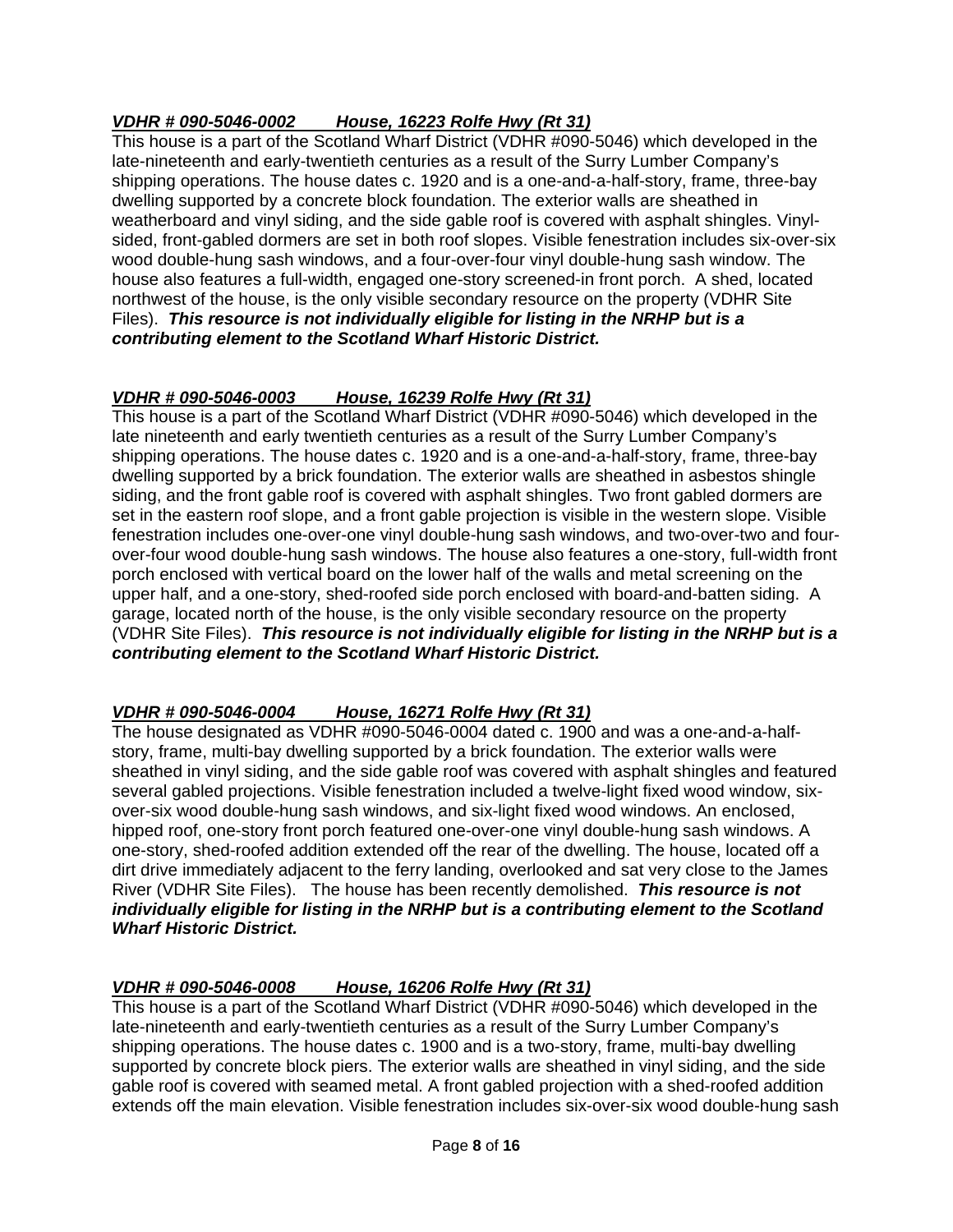windows, and metal louvered windows. Many widows have aluminum awnings. The dwelling features two interior brick chimneys, a two-story side addition, and an enclosed rear porch with external staircase accessing the second floor. A shed, the only secondary resource visible on the lot, is located northeast of the house (VDHR Site Files). *This resource is not individually eligible for listing in the NRHP but is a contributing element to the Scotland Wharf Historic District.*

### *VDHR # 099-5241 Yorktown and Yorktown Battlefield (Colonial National Monument/Historical Park)*

This resource number is specific to the Yorktown Unit of the Colonial National Historic Park and is referred to in the records of the VDHR as both VDHR #099-5241 and VDHR #099-0057. The Yorktown unit derives its significance from a variety of that include archeological sites, historic buildings, historic structures, cultural landscapes, and historic objects. The range of occupation within the Park and the area spans thousands of years with the earliest documented site components dating to approximately 8,500 years before present (BP) (VCRIS Site Files). Archaeological sites dating from the prehistoric period up through the early 20th century are present. The Yorktown Unit is eligible for the NRHP under Criterion A, B, C, and D for its association with the settlement and growth of the American Colonies; for its association with the Revolutionary War; for its association with the Civil War as the location of a military post (at different times) for both the Confederate and Union armies; for its association with preservation efforts in the early part of the 20th century; for preservation work conducted by the National Park Service (NPS) during the 1930s by the Civilian Conservation Corps, and for preservation work carried out during the Mission 66 period by the NPS; for its buildings and structures that are significant for their architecture; and for the archaeological resources which have the potential to yield additional information about the prehistory and history of the property. *This resource is eligible for listing under Criteria A, B, C, and D.*

# *VDHR # 099-5283 Battle of Yorktown (Civil War)*

The Yorktown Battlefield (VDHR #099-5283) comprises an area of approximately 63,960 acres. Although portions of this battlefield have been surveyed independently for a variety of undertaking, very little comprehensive survey has been conducted. The CWSAC surveyed the battlefield in 1993 and In September 2009, the ABPP released their update to the CWSAC report on the nation's Civil War battlefields. The 2009 update recommended approximately 17,734.22 acres as eligible for the National Register of Historic Places (VCRIS Files). Battlefield elements do still exist in some wooded locations along Lee Hall Reservoir and most notably within the bounds of Newport News Park and on lands owned by the National Park Service. *This resource is eligible for listing on the NRHP under Criterion A for its association with the Civil War as well as Criterion D for potentially significant archaeological resources that have the potential to yield significant information about the Civil War.*

# *VDHR # 121-0006 Matthew Jones House*

The Matthew Jones House, located on Fort Eustis, was originally constructed c. 1720 by Matthew Jones as a one-story earth-fast dwelling with brick exterior chimneys. In 1727, shortly after construction of the house, Jones added a brick kitchen (now demolished). To commemorate the building's construction bricks imprinted with Jones' name and the date were incorporated into the exterior kitchen walls. The house was modified c.1729 by the addition of the brick exterior walls which encased portions of the original frame within, and the addition of the front porch tower. Jones; however, did not live to see the house completed instead the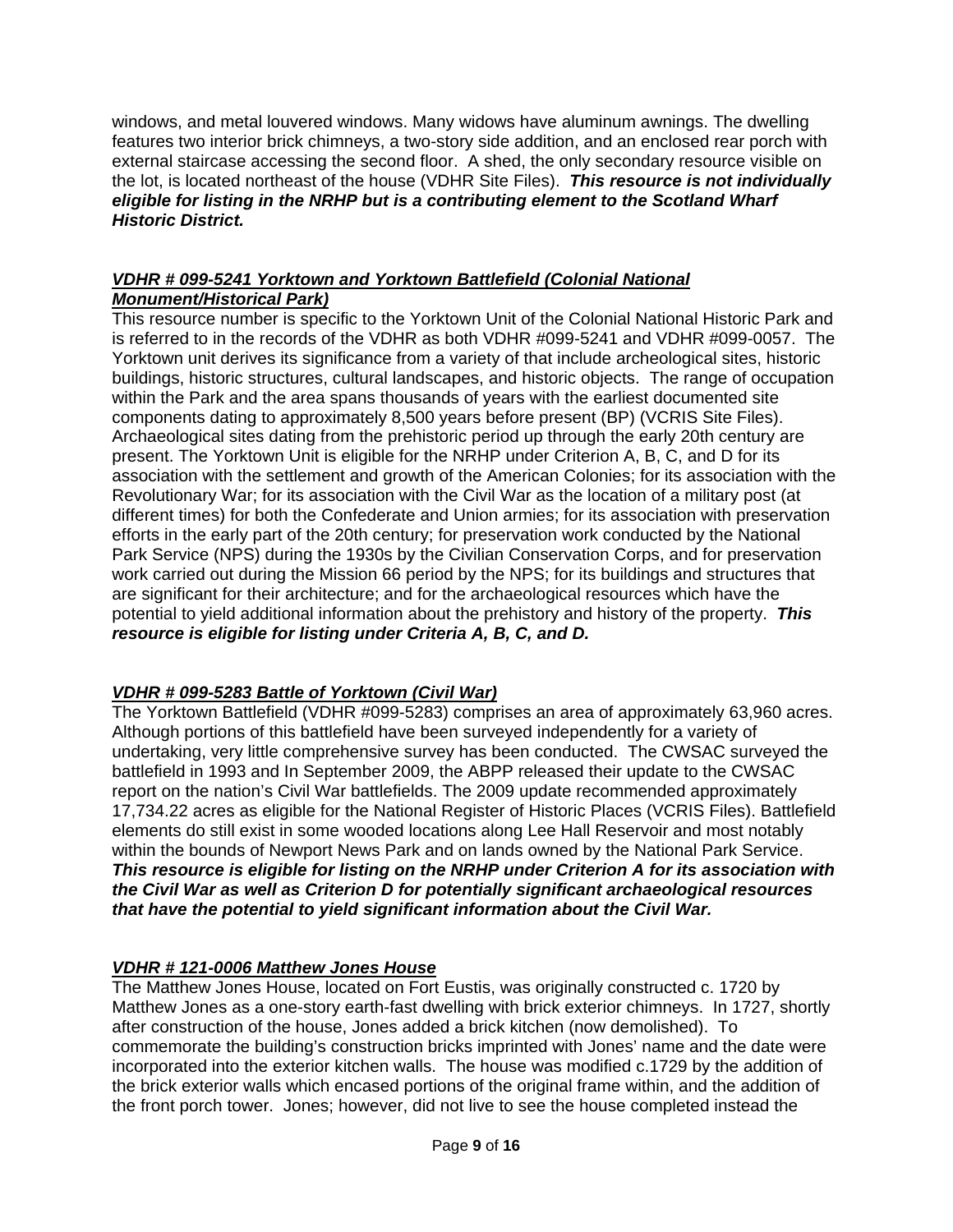alterations were overseen by Jones' son. The dwelling remained relatively untouched until 1892. During modernization of the house during this time, the building was raised to two stories utilizing the bricks from the demolished kitchen. The line of the original gable roof line is still visible on the ends of the dwelling. The stair passage was added during this phase of building as well. In 1993-1994, the dwelling's exterior was restored by the National Park Service Williamsport Training Center to its 1893 appearance (McDaid 2014:2-3). *The Matthew Jones House is listed in the NRHP under Criterion C, Architecture. The resource was listed in 1969 and is noted as a fine example of Medieval style Virginia Houses. Although it has been altered, it has been noted as retaining architectural significance and rarity.* 

# *VDHR # 121-0017 Crafford House Site/ Earthworks (Fort Eustis)*

The Crafford House, presumably abandoned by the family during the War, was occupied until the property's sale to the United States Government in 1918 by the Crafford family. At that time Camp Eustis, later Fort Eustis, was formed (McDaid 2014; Brown 2012; LVA 2014). The house was demolished in 1924. The parcel also contained the Crafford family graveyard as well as a slave graveyard (Loth 1999:338). The extensive pentagonal earthworks of the fort (VDHR# 121-0027), however, remain as does the Crafford House foundation (VDHR #44NN0070). *This resource is listed in the NRHP as part of the Fort Crafford Site (VDHR #121-0027). The resources are listed under Criterion A for association with the Civil War and its strategic importance and Criterion D for the potential to yield significant information.*

## *VDHR # 121-0027 Fort Crafford*

Fort Crafford served as a line of defense for the mouth of the Warwick River and served as the extreme right flank of the Warwick Line of ground defenses working in conjunction with Fort Huger on the opposite bank of the James River. A telegraph line was also installed from this location, which connected the right flank to points east along the line. The right flank of the Warwick-Yorktown line at Fort Crafford was never tested by Union General McClellan during the Peninsula Campaign in 1862; instead McClellen engaged the line further east at Dam No 1 and was pushed back. Afterword, McClellan made his way up the peninsula through Yorktown, to the east at the opposite end of the defensive line. By May 1862 the fortifications were abandoned (Salmon 2001:61). *This resource is listed in the NRHP and also includes the Crafford House and archaeological site 44NN0070. The resources are listed under Criterion A for association with the Civil War and its strategic importance and Criterion D for the potential to yield significant information.*

## *VDHR # 121-0045 S.S. John W. Brown*

The SS John W. Brown is a World War II general cargo ship that would have had minimal capacity for carrying troops. It is a large vessel with a length of approximately 441 feet. It was individually listed on the NRHP in 1984 and is anchored with the Ghost Fleet. The remaining ships, known as the Ghost Fleet, were constructed post 1935 and served as cargo and transport ships during World War II. Two of the ships in the Ghost Fleet were built as attack transport class vessel and one was utilized as an oil tanker. Currently the ships are still part of the Maritime Administration non-retention inventory (VDHR Site Files). *This resource is listed in the NRHP under Criterion A. It was listed in 1985 for its military significance with a period of significance during the World War I and II period.*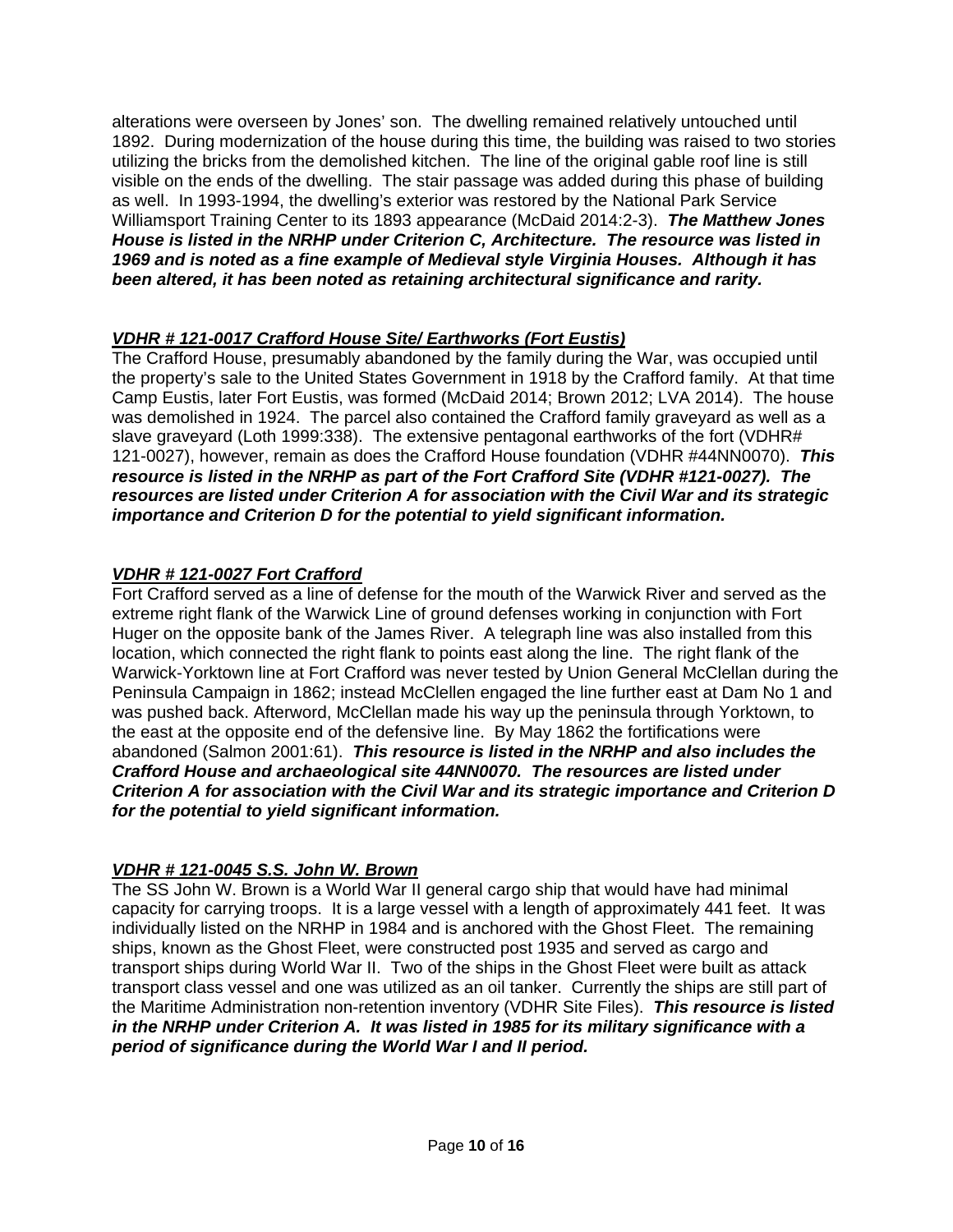# *VDHR # 121-5068 Village of Lee Hall Historic District*

The Village of Lee Hall, also known as the Lee Hall Historic District (VDHR #121-5068), is a collection of post 1881 architectural resources located within the present-day city of Newport News. When recommended for listing on the NRHP in 2001 under Criteria A and C, the district comprised two sections that touch at the intersection of Warwick Boulevard (Route 60) and Ripley Street. The northern section is irregular in shape and includes Routes 60 and 238, Warwick Boulevard and Yorktown Road respectively, and the area in between; the southern section is roughly rectangular and includes the residences on the west side of Warwick Boulevard from Ripley Street southward (VDHR Site Files). *The district is listed on the NRHP under Criterion C for its integrity of architecture.*

### *VDHR # 121-5070 Ghost Fleet (James River Reserve Fleet/ Maritime Admin. Non-Retention Ships)*

The maritime resources include the SS Charles H. Cugle/MH-1A Sturgis (VDHR #046- 5415/121-5070-0004) and the James River Reserve Fleet, known as the Ghost Fleet (VDHR #121-5070) anchored in the James River between the City of Newport News and Isle of Wight County. Also included is the SS John Brown (VDHR # 121-0045), which is included within the Ghost Fleet and has been listed on the NRHP. The Sturgis, constructed in June 1945, is recognized as one of the last Liberty Ships constructed during World War II, although never saw action. Instead the ship was sent to Mobile Alabama as part of the Navy's Reserve Fleet. The Sturgis is also notable as the first floating nuclear power facility (VDHR Site Files). The fleet also includes the SS John W. Brown which is a World War II general cargo ship that would have had minimal capacity for carrying troops. It is a large vessel with a length of approximately 441 feet. It was individually listed on the NRHP in 1984 and is anchored with the Ghost Fleet. The remaining ships, known as the Ghost Fleet, were constructed post 1935 and served as cargo and transport ships during World War II. Two of the ships in the Ghost Fleet were built as attack transport class vessel and one was utilized as an oil tanker. Currently the ships are still part of the Maritime Administration non-retention inventory (VDHR Site Files). *The Ghost Fleet is eligible for listing in the NRHP under Criterion A for the fleet's contribution to the World War II efforts and engineering.* 

## *Battle of Green Spring*

The Green Spring Battlefield lies between Jamestown Island, to the south, and the historical site of Green Springs Plantation, on present day Route 5, to the north. Unlike most American battlefields, it remains much as it as in 1781 based on a comparison of the current landscape with open fields and woodlands drawn on a detailed and accurate map drafted after the battle by Colonel Desandrouin, Chief Engineer under French Lieutenant General, Comte de Rochambeau. In 1973, the Battlefields of Green Spring were placed on the National Register of Historic Places as part of the 2,000 acres Governor's Land Archaeological District (VDHR #047- 0082). Recently, a 214 acre easement on the major portion of the battlefield, Mainland Farm, was conveyed by James City County to the Williamsburg Land Conservancy for stewardship and consists of trails, historic signage, and open fields bordered by woodlands. *This resource is listed in the NRHP as part of the Governor's Land Archaeological District. The Battle of Green Spring is significant under Criterion A for its association with the Revolutionary War.*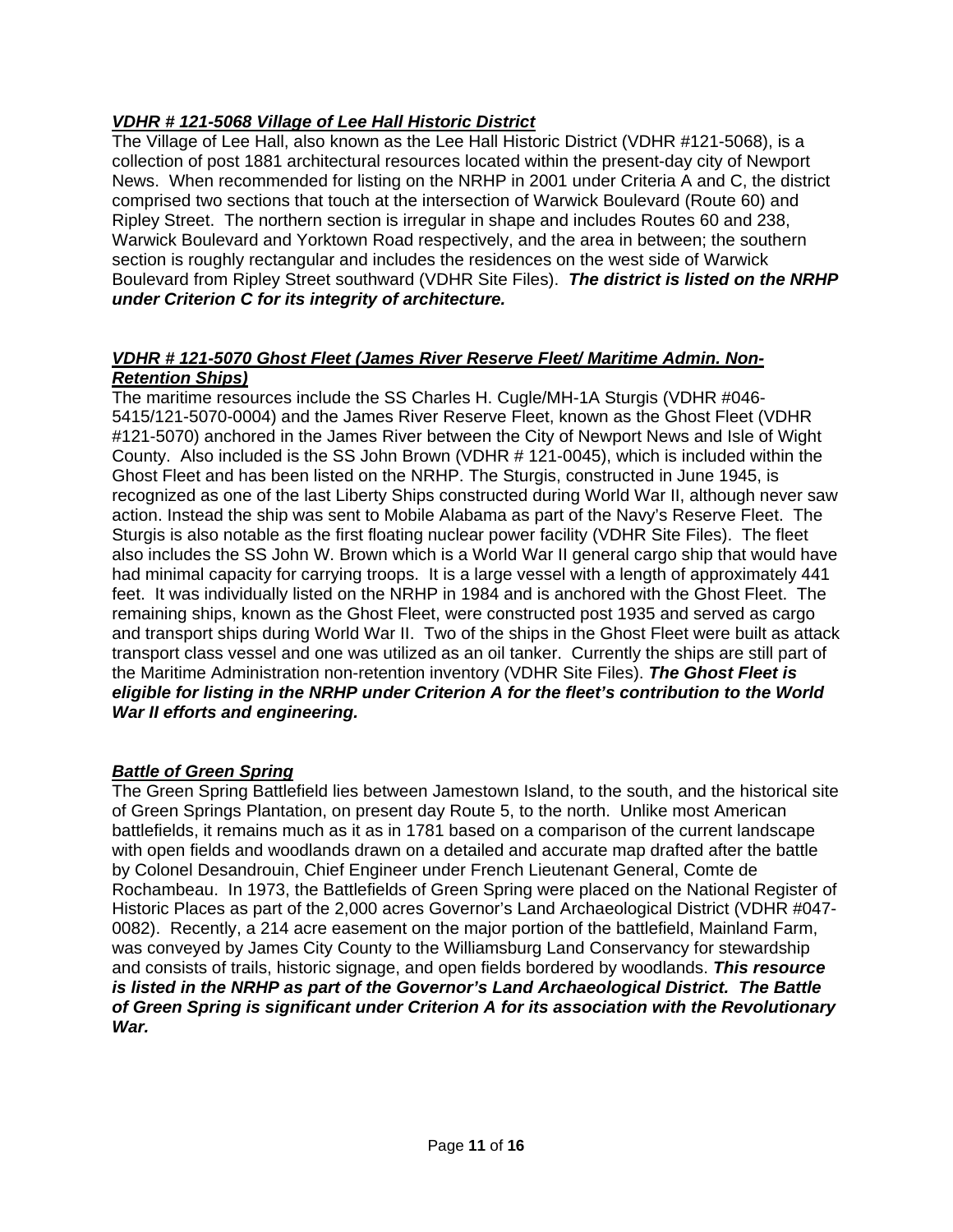# *Jamestown Island - Hog Island Cultural Landscape*

Jamestown Island became the location of the first permanent English settlement in the New World and is currently listed on the NRHP. Hog Island, a secondary settlement to Jamestown across the James River, was so named in 1608 when colonists found it an easy place to keep their hogs. The island served a dual function as it was also selected to support a fort. Documents suggest that the island was inhabited by European settlers since at least the early to mid-seventeenth century; however, no above-ground remains are visible from this period. The Jamestown – Hog Island cultural landscape includes both Jamestown Island and Hog Island as well as the geographic landscapes and approaches associated with both points of land. *The Jamestown Island – Hog Island Cultural Landscape is eligible for listing on the NRHP under Criteria A and D for its association with early exploration and settlement and for the potential to yield important historical information related to the early exploration and settlement of the James River in this area.* 

# *44JC0048 17th Century Martin's Hundred (VDHR #047-5333)*

Site 44JC0048 (also VDHR #047-5333) is a historic graveyard that was identified by a surface stone and a Phase II evaluation conducted by Mouer in 1992. The stone, and presumably the cemetery, dates to circa 1694 as noted on the site form. Several additional graves were identified in addition to the single stone during the 1992 investigation. *This cemetery was recommended eligible for listing on the NRHP in 1992 under Criterion D for its archaeological significance and potential to yield significant historic information (VDHR Site Files). The cemetery has also been recommended eligible for listing on the NRHP under Criterion A for its association with the Colonial period settlement of the area.*

## *44JC0649 Indeterminate Historic Site*

Site 44JC0649 is documented on the site form as a historic site although the site form mentions a brick-lined cellar associated with a Colonial period occupation date. Three shovel tests were placed inside the cellar. The site was recorded by the Colonial Williamsburg Foundation in 1991 has not been evaluated for listing on the NRHP. The site was not re-identified during the shovel testing during the current survey effort and no further work is recommended. The site appears to be mis-mapped in DSS as a scatter of brick was identified about 100 feet outside of the corridor. *It is recommended that the site be managed as unevaluated for listing in the NRHP.*

## *44JC0650 Indeterminate 18th Century Site*

Site 44JC0650 was previously identified as an eighteenth century site. The site was originally recorded by Colonial Williamsburg Foundation in 1991. The site was noted as a light scatter of artifacts that was identified by 26 shovel tests placed at a two meter interval and has not been evaluated for listing on the NRHP. The entire site as mapped in DSS is located within the transmission line corridor. A total of 8 shovel tests (one of which was positive) were excavated within the vicinity of the site. A single brick fragment was recovered from the site in Stratum II. No intact cultural features or layers were identified within the site and significant intact deposits are unlikely. *It is recommended that the site be managed as unevaluated for listing in the NRHP.*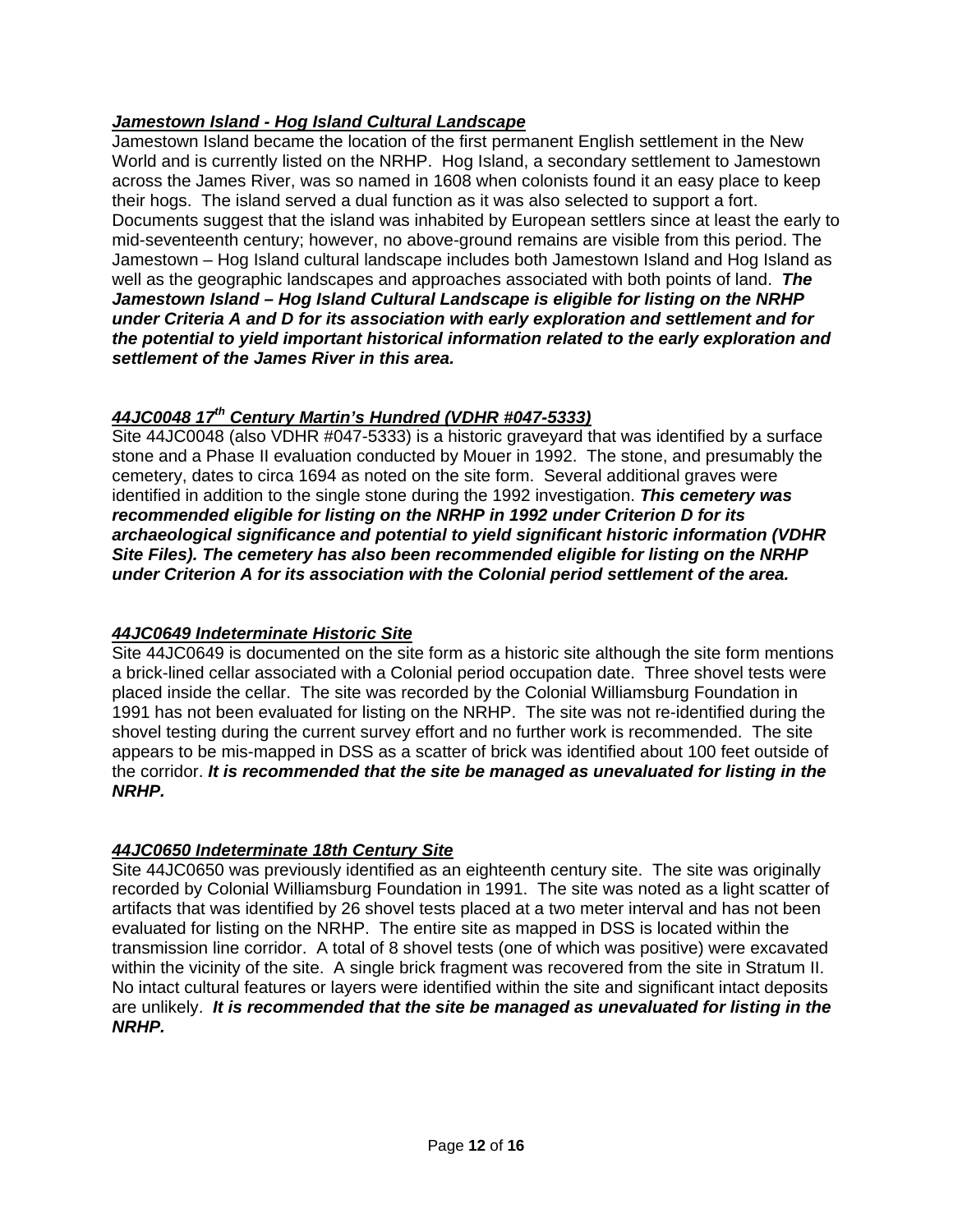## *44JC0662 18th to 19th Century Dwelling*

Site 44JC0662 was first identified by VCU in 1991as a late 18<sup>th</sup> to late 19<sup>th</sup> century domestic site. Artifacts recovered during additional surveys and Phase II evaluation level investigations included brick and handmade brick, wrought/forged nails, bottle glass, Redware, Chinese Export porcelain, Canary Ware, Creamware, Pearlware, Whiteware, Yelloware, a tobacco pipe fragment, and a single quartz flake.

Site 44JC0662 was recommended eligible in 1991 and a cellar features, post holes and molds and grave shafts were identified during Phase II evaluation work also conducted in 1991 by VCU. Additional Phase II work conducted by CRI (now Stantec) identified significant intact features dating to the late 18<sup>th</sup> through 19<sup>th</sup> century including a brick cellar and associated domestic debris. *Site 44JC0662 is eligible for listing on the NRHP under Criterion D for its potential to provide information regarding 18th and 19th century domestic occupation associated with middling farmers in James City County.* 

### *44JC0751 Prehistoric Camp, 18th to 19th Century Dwelling*

Site 44JC0751 is a prehistoric camp site and a  $18<sup>th</sup>$  to  $19<sup>th</sup>$  century dwelling that was identified by surface collection and subsurface testing by WMCAR in 1992. The site has not been evaluated for listing on the NRHP. This site falls almost entirely outside of the project area with the boundary of the site touching the edge of the project area. No shovel tests were placed within the mapped boundary of the site and no cultural material was identified within the vicinity of this site. *It is recommended that the site be managed as unevaluated for listing in the NRHP.*

### *44JC0826 19th Century Farmstead*

This site is located at the rear of a large distribution facility in an area that has been disturbed by both an existing access and a large stormwater pond. It was initially documented as a  $19<sup>th</sup>$ century farmstead in 1995, and has likely been destroyed. *It is recommended that the site be managed as unevaluated for listing in the NRHP.*

### *44NN0060 Indeterminate Woodland Site*

Site 44NN0060 is a prehistoric site that identified by shovel testing during a survey by WMCAR. It is also noted that a Phase I was done with no subsurface testing but artifacts were recovered from the surface. The site was determined potentially eligible in 2001. In 2009 the site was reinvestigated by Carol Tyrer and it is noted that the site may be mis-mapped and no evidence of the site was identified. *This site is potentially eligible for listing on the NRHP under Criterion D for its potential to yield significant information.*

### *44YO0092 Civil War Earthworks*

Site 44YO0092 is a Civil War Earthwork that was identified by surface indications and pedestrian survey. The site has not been evaluated for listing on the NRHP. This site is mapped cutting across the corridor. This portion of the corridor was sloped down to the water. Shovel tests were not placed within this portion of the corridor. The earthworks were noted along the edge of the water and should be avoided. *This site is potentially eligible for listing on the NRHP under Criterion D for its potential to yield significant information about the Civil War.*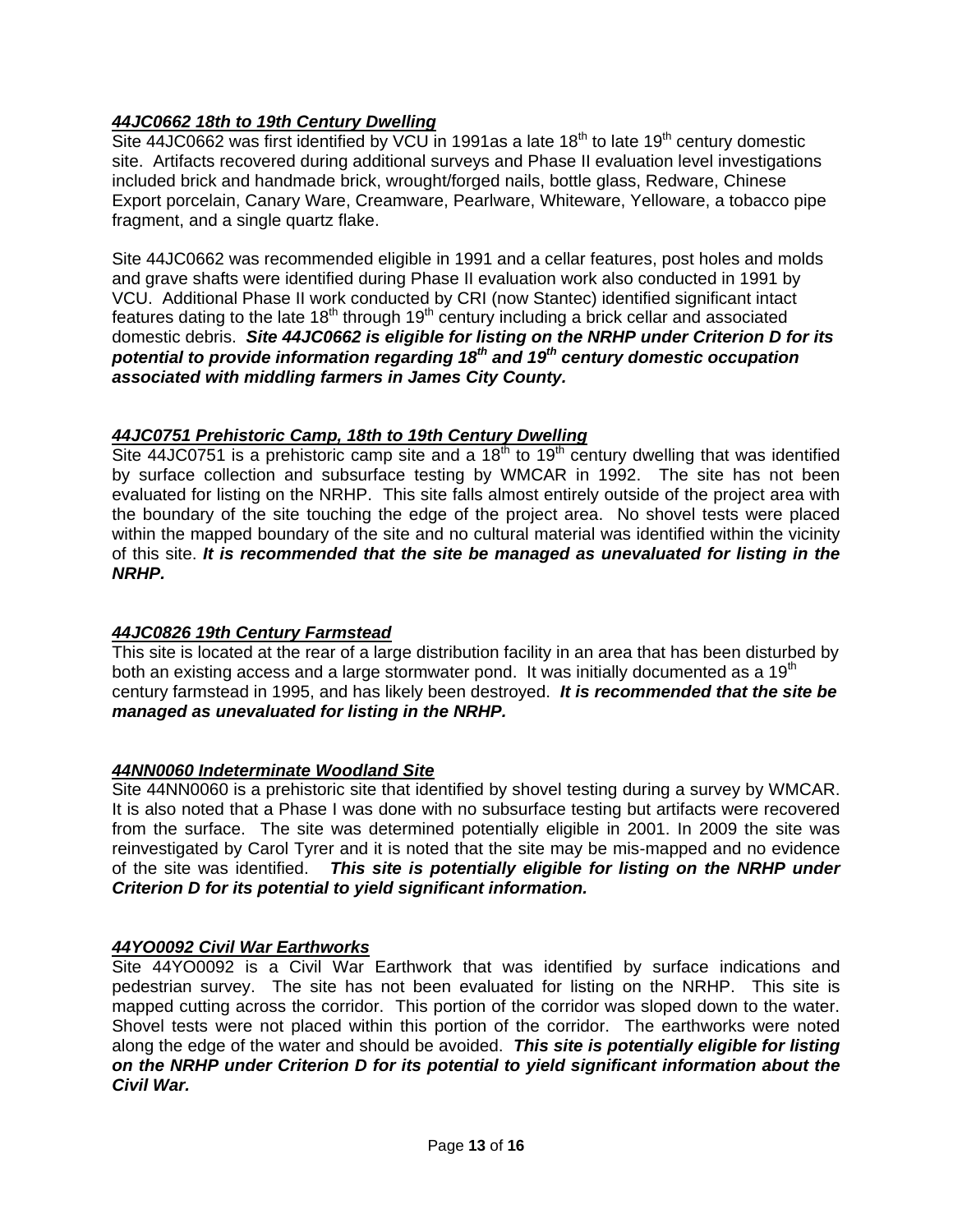## *44YO0180 Prehistoric Camp Site*

Site 44YO0180 is a prehistoric camp site that was identified by surface collection exposed by erosion and surveyed by York County in 1980. The site has not been evaluated for listing on the NRHP. This site has been encompassed by revised mapping for 44YO0592 based on Circa~CRM mapping; however the majority of the site is located outside of the existing corridor and the one shovel test excavated on the edge of the mapped site boundary was negative. *It is recommended that the site be managed as unevaluated for listing in the NRHP.*

### *44YO0181 Indeterminate Late Archaic Site*

Site 44YO0181 is a 19<sup>th</sup> domestic site and a prehistoric camp site that was identified by surface collection exposed by erosion and surveyed by York County in 1980. The site has not been evaluated for listing on the NRHP. The site is noted as being submerged. The site is mapped as extending into the existing corridor, however that portion of the corridor will not be impacted and no shovel tests were excavated within the mapped portion of site. *It is recommended that the site be managed as unevaluated for listing in the NRHP.*

### *44YO0183 18th Century Domestic Site*

Site 44YO0183 was previously identified as an eighteenth century domestic site that lies within Newport News Park west of Harwoods Mill Reservoir. The site was originally recorded by Newport News Park Staff in 1980 as a surface scatter in the transmission line corridor. A total of 74 artifacts consisting of sixty-one brick fragments, four nail fragments, seven charcoal fragments and two lithic debitage were recovered from primarily stratum I indicating a domestic occupation. The majority of the site appears to be located outside of the project area. *It is recommended that the site be managed as unevaluated for listing in the NRHP.*

## *44YO0184 Indeterminate 19th to 20th Century*

This site is at the very edge of the proposed access with more than 90% of the site outside of the ROW. The site was documented in 1980 by the presence of whiteware fragments on the surface of a dirt road. *It is recommended that the site be managed as unevaluated for listing in the NRHP.*

### *44YO0233 Civil War Military Site*

Site 44YO0233 is a Civil War Earthworks that was identified by surface indications by E.R. Turner in 1981. It does not appear that subsurface testing of the site has been conducted and the site has not been evaluated for listing on the NRHP. This site was encompassed by Circa~CRM's 2006 mapping of 44YO0592. The earthworks are present across the corridor and are included as part 44YO0592. *This site is potentially eligible for listing on the NRHP under Criterion D for its potential to yield significant information about the Civil War.*

### *44YO0237 Archaic & Woodland Camp Site*

Site 44YO0237 is an Archaic and Woodland period site that was identified by Becker in 1981. The site is mapped on the edge of Hardwood Mills Reservoir. No surface indications of the site were identified. *It is recommended that the site be managed as unevaluated for listing in the NRHP.*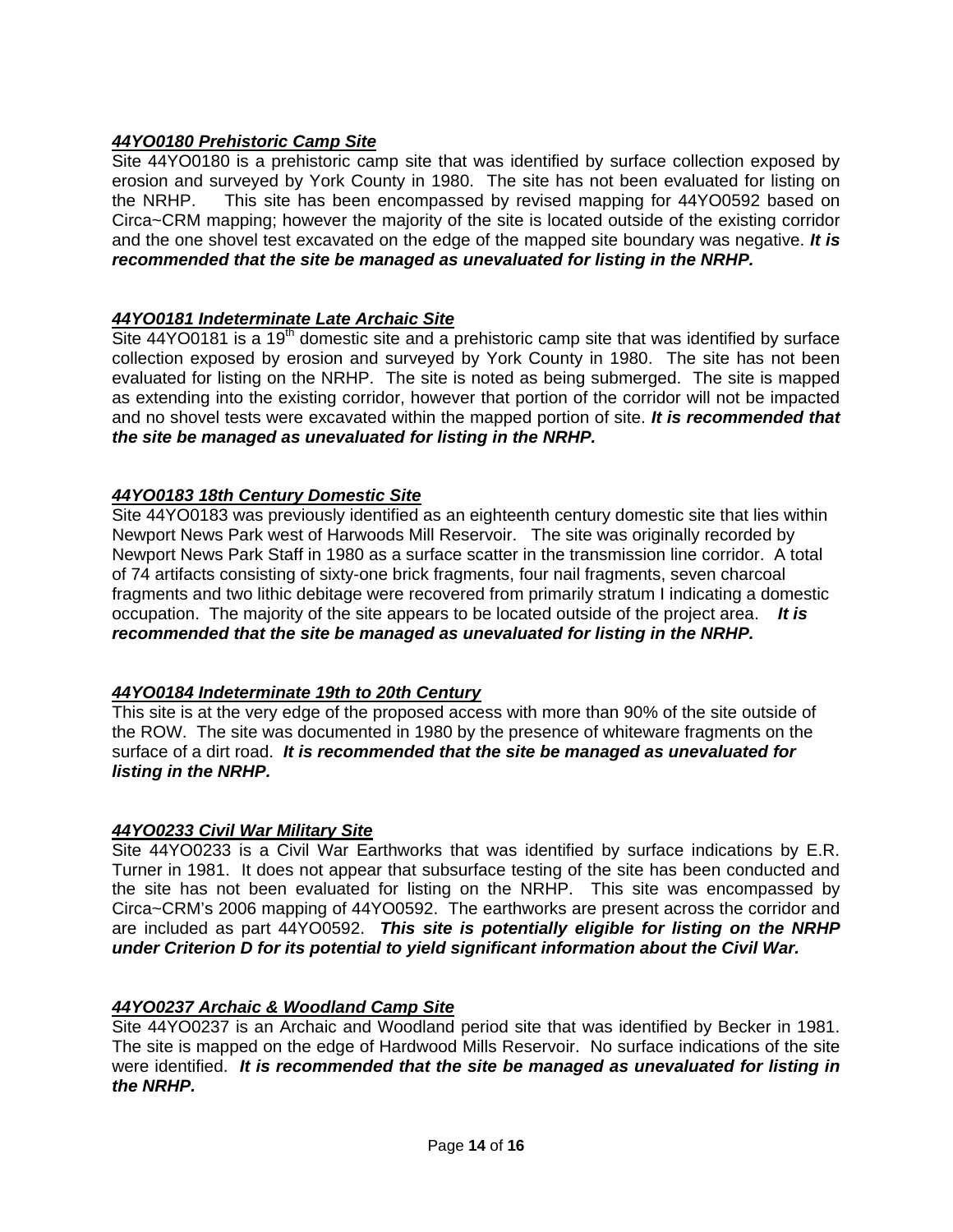### *44YO0240 Historic Bridge & Road*

Site 44YO0240 is a historic road trace and bridge that was identified by Becker in 1981. The site is mapped within the Harwoods Mills Reservoir (submerged). *It is recommended that the site be managed as unevaluated for listing in the NRHP.*

### *44YO0592 Mid 18th to 19th Century Military Camp*

Site 44YO0592 is a late eighteenth to nineteenth century domestic site and military camp, adiacent to the Harwood Mills Reservoir. The site was originally recorded by Goodwin and The site was originally recorded by Goodwin and Associates in 1994 as a single positive shovel test along the gas line corridor, and was initially determined not eligible. In 2006, Circa~CRM conducted a Phase I survey for the sports complex that now is located just north of the transmission line corridor.

The site, which is located within and outside of the current project APE, was previously recommended potentially eligible for listing on the NRHP with a recommendation of eligible based on the results of the 2007 work by Circa. However, the majority of the site located within the current project area was characterized by negative shovel tests. Two small concentrations of cultural material were identified in 16 positive shovel tests and do appear to retain integrity and are related to components identified within the larger Site 44YO0592. The two concentrations of artifacts were identified on the western edge of the site and cover approximately 400 square feet. This area does appear to retain integrity as a component of Site 44YO0592. *This site is potentially eligible for listing on the NRHP under Criterion D for its potential to yield significant information about the Civil War.* 

### *44YO1059 Prehistoric Camp, Early to Mid-18th Century Dwelling*

Site  $44$ YO1059 is an early  $18<sup>th</sup>$  century domestic site and a prehistoric camp site. The site was identified by shovel testing in 2006 conducted by Circa~ and the site was recommended potentially eligible. They also conducted Phase II Evaluation of the site. No formal recommendation is noted in the site form based on the results of the evaluation effort. The site is located mostly outside of the existing transmission line corridor. Two shovel tests were excavated within the mapped boundaries and no cultural material was recovered. *This site is potentially eligible for listing on the NRHP under Criterion D for its potential to yield significant information about 18th century domestic occupations in York County.*

### *44YO1129 Historic Dwelling*

Site 44YO1129 is a historic domestic site approximately 600' north of Oriana Road and immediately west of site 44YO0547, the mid to late 19th-century Winder Family home site with family cemetery. Artifacts include 1 bottle fragment of mouth blown green wine bottle glass that was burned, 3 colorless automatic machine made bottle fragment (ABM, 1904) 7 handmade brick fragments and one burned wood fragment. Artifacts were recovered from Stratum 1 an old plow zone. Deposits identified in the project corridor do not retain integrity. The site extends outside of the APE for direct effects for this project. *It is recommended that the site be managed as unevaluated for listing in the NRHP.*

### *44YO1131 19th Century Dwelling*

Site 44YO1131 is a 19th Century domestic artifact scatter that lies within Newport News Parks and Waterworks Property north of Oriana Road. Artifacts include a piece of brick, an